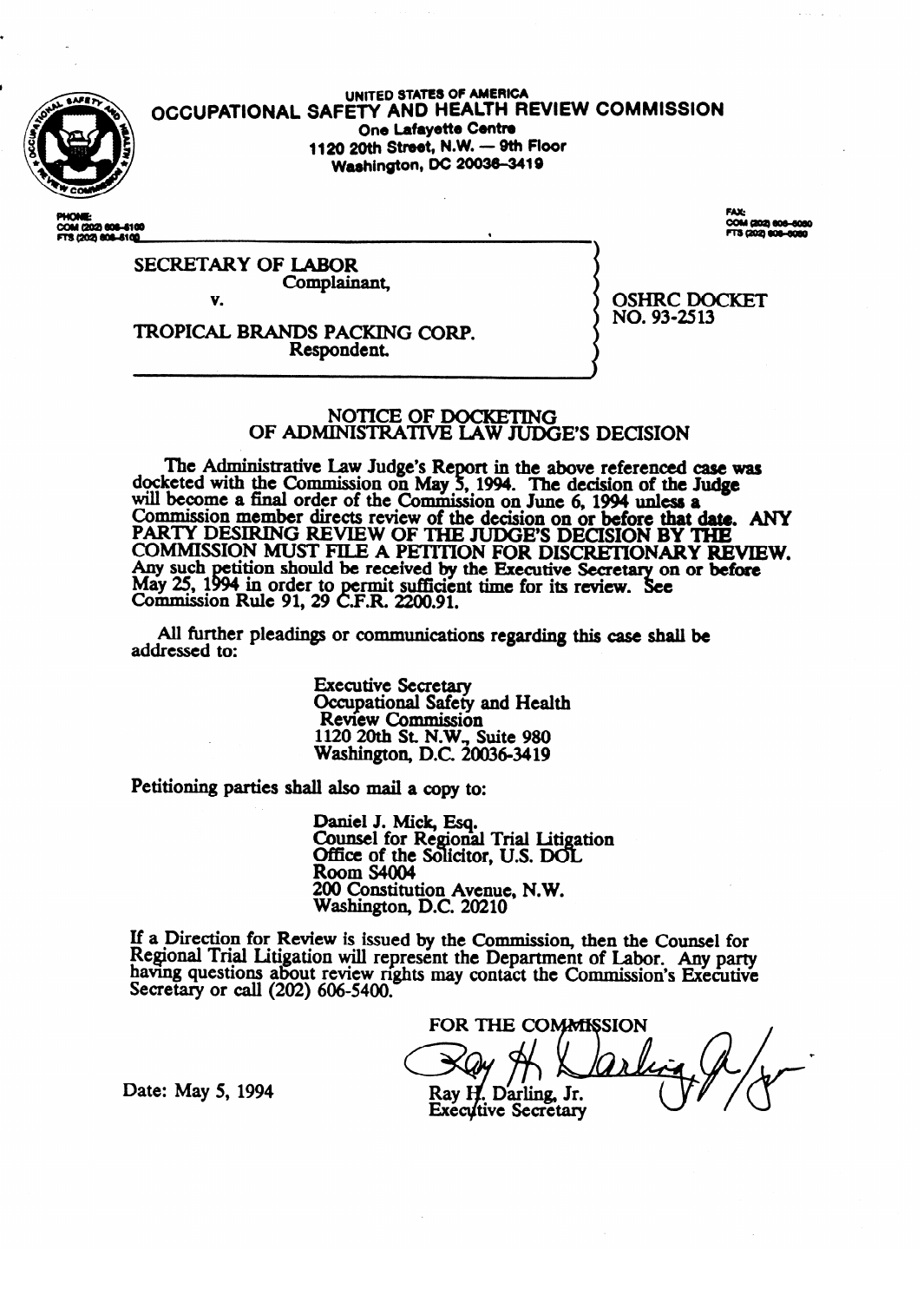### **DOCKET NO. 93-2513**

## NOTICE IS GIVEN TO THE FOLLOWING:

Daniel J. Mick, Esq.<br>Counsel for Regional Trial Litigation<br>Office of the Solicitor, U.S. DOL<br>Room S4004<br>200 Constitution Ave., N.W.<br>Washington, D.C. 20210

Patricia Rodenhausen, Esq.<br>Regional Solicitor<br>Office of the Solicitor, U.S. DOL<br>201 Varick, Room 707<br>New York, NY 10014

Max Behar Tropical Brands Packaging Corp.<br>290 Veterans Boulevard<br>Rutherford, NJ 07070

Irving Sommer<br>Chief Administrative Law Judge<br>Occupational Safety and Health<br>Review Commission<br>One Lafayette Centre<br>1120 20th St. N.W., Suite 990<br>Washington, DC 20036 3419

00109042754:02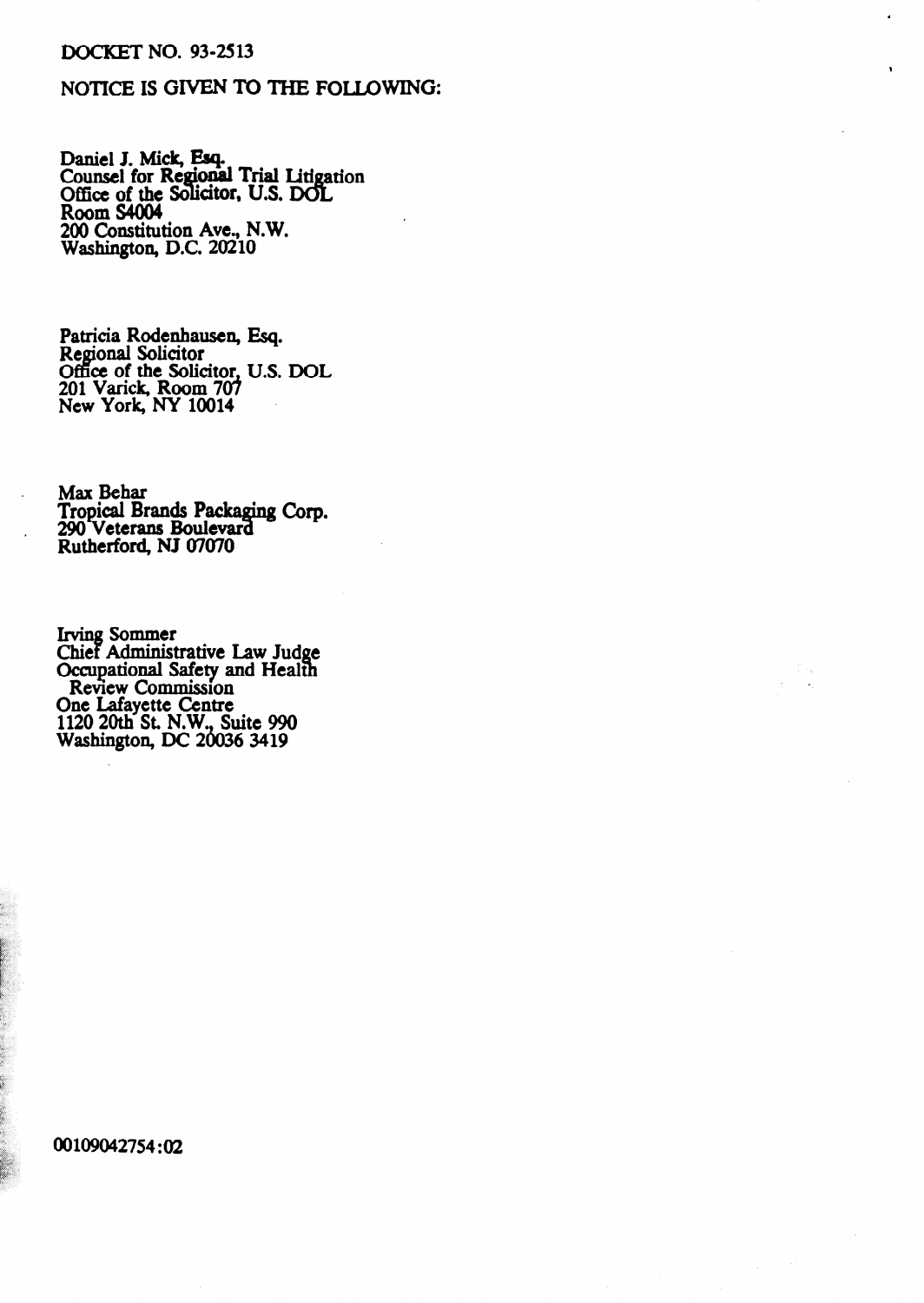

#### **UNKEO STATES OF AMERICA OCCUPATIONAL SAFETV AND HEALTH REVIEW COMMISSION One Lafayette Centre** 1120 20th Street, N.W. - 9th Floor **Washington, DC 20036-3419**

COM (202) 806-6050 **3.702 BOLAGEO** 

| SECRETARY OF LABOR,                      |                    |
|------------------------------------------|--------------------|
| Complainant,                             |                    |
| v.                                       | Docket No. 93-2513 |
| <b>TROPICAL BRANDS PACKING</b><br>CORP., |                    |
| Respondent.                              |                    |
|                                          |                    |

Appearances:

Janice Silberstein, Esq. **US Department of Labor 201 Varick Street New York, N.Y.** 

.

**Max Behar, President Tropicat Brands Packing Corp. 290 veterans Boulevard Rutherford, NJ.** 

For the Complainant **For the Respondent** 

Before: Administrative Law Judge Irving Sommer

## DECISION AND ORDER

The Respondent was issued two citations and a notification of proposed penalty on June 1,1993. A hearing was held in New York, N.Y. on March 23, 1994 conceming the motion of the Secretary dated December 10, 1993, to dismiss the Respondent's notice of contest as not being timely filed under Section 10 of the Act.

Philip Peist, the Assistant Area Director for **OSHA** located in Hasbrook Heights, N.J. testified that on June 2, 1993, citations were issued to Respondent together with **OSHA**  pamphlet 3000 which describes the employer's rights, responsibilities after an inspection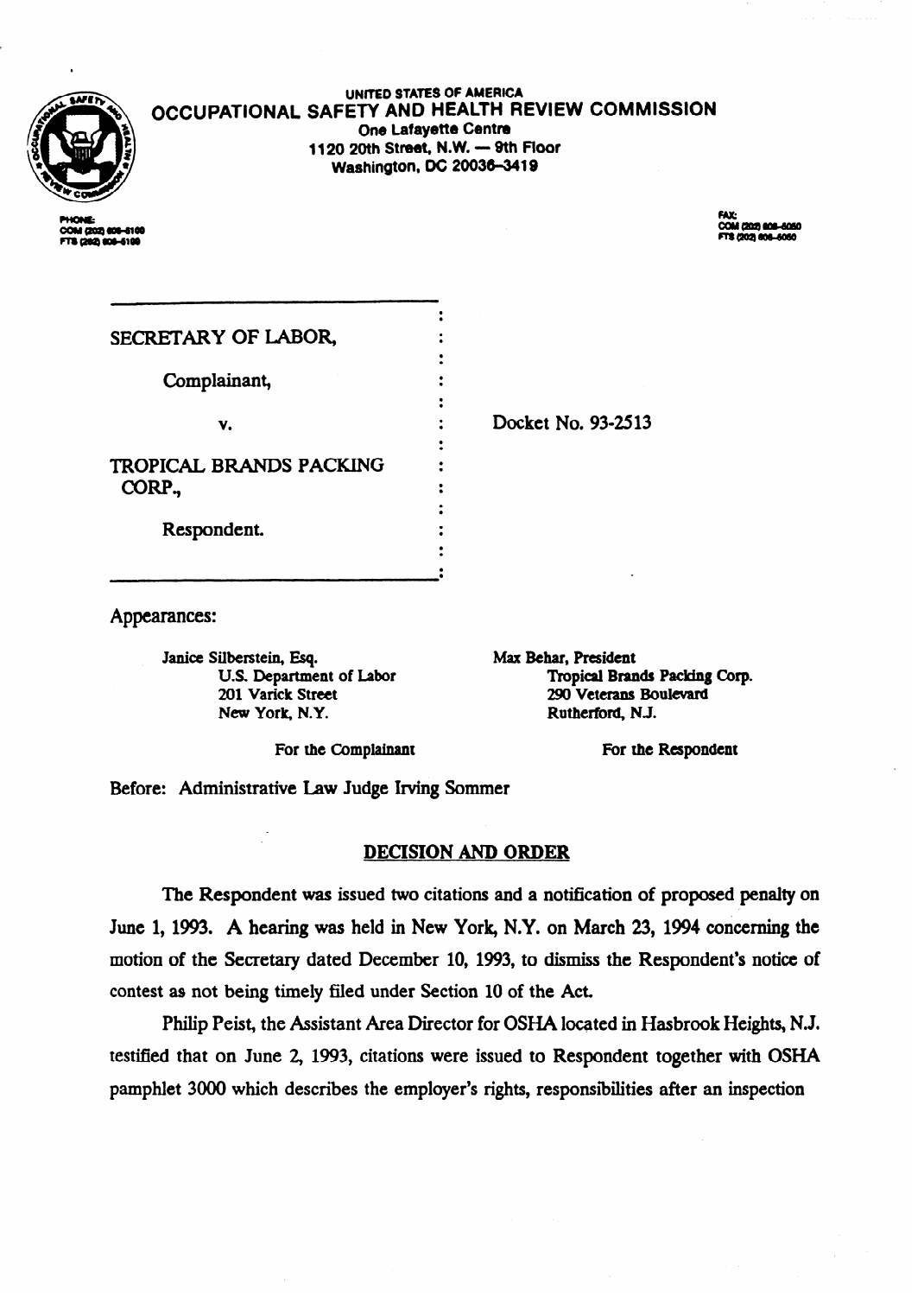including information about contesting the citation. Under Section  $10(a)$  of the Occupational Safety and Health Act of 1970, 29 U.S.C. 659(a), an employer must notify the Secretary that it intends to contest the citation or proposed penalty within fifteen (15) working days of its receipt. Unless the employer notifies the Secretary within that time, the citation is "deemed a final order to the Commission and not subject to review by any court or agency." Mr. Peist testified that the Respondent received the citations on June 4, 1993 and had until June 25, 1993 to file its notice of contest but did not do so, the first response being OSHA's receipt of a copy of a letter the Respondent sent to the Commission dated August 18,1993 requesting abatement of the penalties.

The evidence of record fully demonstrates that the notice of contest herein was untimely filed. The Respondent in his letter of the 18th of August ascribes the late filing to a plant engineer who "misinterpreted" the documents sent, and had thought that "correction alone" of the violations would prevent a penalty. The letter further indicates that the chief executive of the Respondent, not having been present **at the**  inspection was unaware of the violations. At the trial Mr. Behar the company president admitted that the citations had been received and forwarded to him at the New York office of the corporation on either June 4 or 5,1993, that he had not read the documents and "had no idea that we had to pay those fines, or of course I would have contested it within the 15 . days and made them aware of it."

.

.

The citation "plainly state(s) the requirement to file a notice of contest with the prescribed time period." Roy Kay, 13 BNA OSHC 2021, 2022, 1987 CCH OSHD, par. 28,406 (No. 88-1748, 1989). *Accord, Acrom Construction Services*, 15 BNA OSHC 1123, 1126, 1991 CCH OSHD par. 29393 (No. 88-2291, 1991). While I am sympathetic to the plight of the Respondent it is apparent that there is present no excusable neglect or mistake under Rule 60 (b)(1). What is indicated is simple negligence on the part of the Respondent. The failure of Mr. Behar, the corporate president who received the citations in a timely manner to read and digest its import and to act accordingly was pure carelessness and negligence, and did not constitute "excusable neglect" or "any other reason for justifying relief'' under Rule  $60(b)(1)$ . Simple negligence will not establish entitlement to relief.